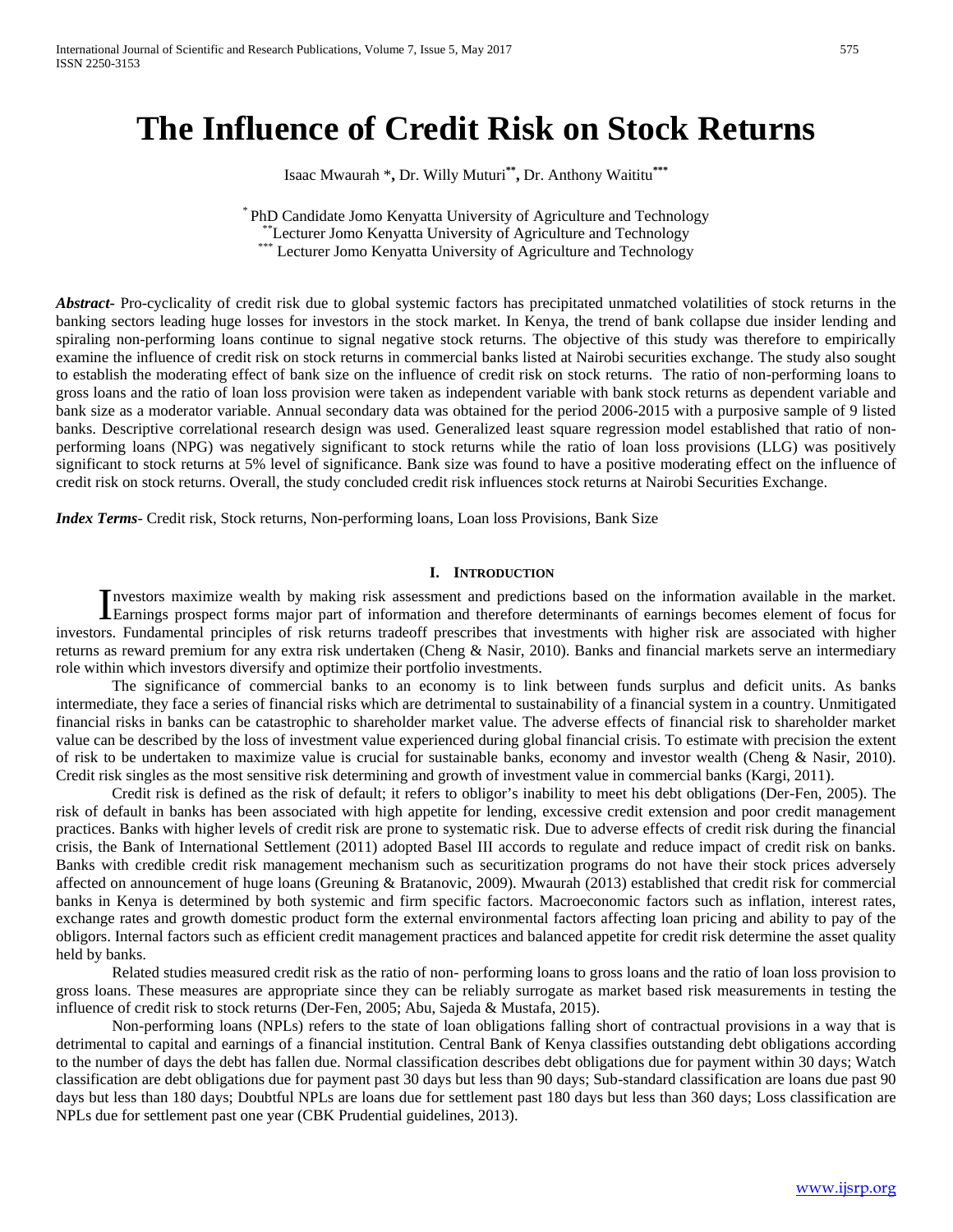Research findings established that deficient credit risk management techniques, insider lending and manager insatiable appetite for lending are the main contributors of high NPLs in banks. The impact of excessive credit risk on commercial banks can be well described by the effects of global financial meltdown on banks (Mileris, 2012). Poor credit policies and procedures contribute to poor bank asset quality, agency conflict and increased ligations between the bank and the customer. Due to high appetite for profits by banks, bank managers need to establish an optimal amount of interest income due on loans to tame the cyclical effects of systemic credit risk. (Kang & Kang 2009). Profitable banks have employed elaborate credit management strategies to optimize the benefits of lending and minimize the adverse effects of credit risk. Prudent banks lay clear credit risk structures, allocate responsibilities, outline disciplined credit process, enhance efficient communication and promote accountability.

Loan loss provisioning is the policy where banks recognize and provide in their books an estimated proportion of reserves for loss of a loan portfolio before the actual default materialize. It is a direct charge from bank earnings used to protect bank capital when the loss on default crystalizes (Beatty and Liao, 2009). Central bank prudential guidelines require banks to provide for general provisions at 1% of total loan portfolio with specific provision pegged on outstanding loans classified as non-performing loans beyond normal classification. Specific provisions on non-performing loans classified under watch classification are provided at 3% of outstanding non-performing loans between 30 to 90 days, sub-standard classification loss provision is provided at 20% of outstanding non- performing loans between 90 to 180 days, doubtful and loss classification are provided at 100% of total loans and interest overdue beyond 180 days.The increasing level of loan loss reserves may indicate a doubtful quality of bank assets. Similarly, increasing level could also denote eminent economic downtime or more appetite by the management to venture into risky lending. Investors interested in bank stocksmonitor the trends on bank loss provisions to make buy, sell or hold investment decisions (Dugan, 2009). Aggregate credit risk index in Kenya has been on the increase indicating that commercial banks are sitting over an impending tragedy on revenue streams due to overreliance on interest income from loans. The banking industry in Kenya has experienced an increase in general and special provision due to high NPLs. This trend is likely to affect dividends to shareholders as a result of reduced earnings. The regulation on interest capping to Kenyan banks provoked banks in tightening credit standards resulting to contracted supply for credit in the third quarter 2016. Overall non-performing loans increased in 8 economic sectors and reduced in 4 economic sectors (CBK Credit Officer Survey, 2016).

The enactment of law on interest rate capping in Kenya led investors in the stock market to lose \$2.4 billion on banks stock as the news on regulation hit the Nairobi Securities Exchange (NSE, 2016). The news on the interest capping resulted to mixed misfortune to investors at Nairobi Securities Exchange. Traditionally banking stocks in Kenya have been on high demand in the past due to high dividends and remarkable performance of the Kenyan financial sector. However, the law on interest rate capping and emerging effects of global financial risk on bank stocks is reversing the trend resulting to drop in bank stock prices (CBK, 2015).

#### **1.1 Statement of the problem**

The banking industry in Kenya has been experiencing increasing non-performance in asset quality resulting to three banks being place under receivership and one bank under liquidation during the year 2015. Stocks in the banking sector dipped due to systemic effects arising from increased credit risks and associated financial risks The Kenya government and Central Bank of Kenya in September, 2016 enacted a law to cap interest rate on loans at 4% above the Central Bank Rate in a bid to reduce the cost of borrowing. Implementation of the new law remains a puzzle as banks claim that law does not accommodate the risk of default. Since enactment of the law on interest capping the volume of credit has reduced slowing economy growth and constraining liquidity in the stock market (CBK Credit Officer Survey, 2016).

Empirical studies on the influence of credit risk on stock returns of commercial banks and the effect of bank size on relationship between credit risk and stock returns are yet to provide a substantial causal link. Findings still exhibit a series of mixed reactions. Reasonable conclusion from few empirical literature establish that credit risk influences stock returns (Naser et al., 2011; Li & Sandeep, 2007; Mehri, 2015; Kang & Kang, 2009; Muhammad, et al., 2015, Nurazi & Evans, 2005).

Lack of studies on the influence of credit risks on stock returns in Kenya and mixed reactions and inconclusive findings from the previous empirical studies forms the motivation of this study. The findings of this study provide more clarity on influence of credit risk on stock returns in Kenya and the moderating effect of bank size on the influence of credit risk on stock returns. The findings of the study will be helpful to investors, risk managers, speculators and the government. The study answers the question of whether there exists an influence of credit risk on stock returns in the Kenya.

## **II. LITERATURE REVIEW**

#### **2.1 Modern Portfolio Theory**

Modern Portfolio Theory (MPT) is a finance theory developed in 1950 by Nobel Prize winner Harry Markowitz. According to MPT theory, an optimal investment decision is one that maximizes the expected return for a given level of risk, or an investment decision that minimizes risk for a given expected return over a specified portfolio. MPT described an investment principle of diversification where a collection of individual risky assets yields a portfolio with overall discounted risk over a specified expected return (Markowitz, 1952).

Markowitz (1952) indicated that returns of stocks and bonds move in opposite directions, but a combination of both yields a portfolio with overall lower risk for a given return. He also observed that a portfolio constituted by positively correlated assets result to lower risk. Kang and Kang (2009) conducted a study on the impact of individual firm credit spread and stock returns. They argued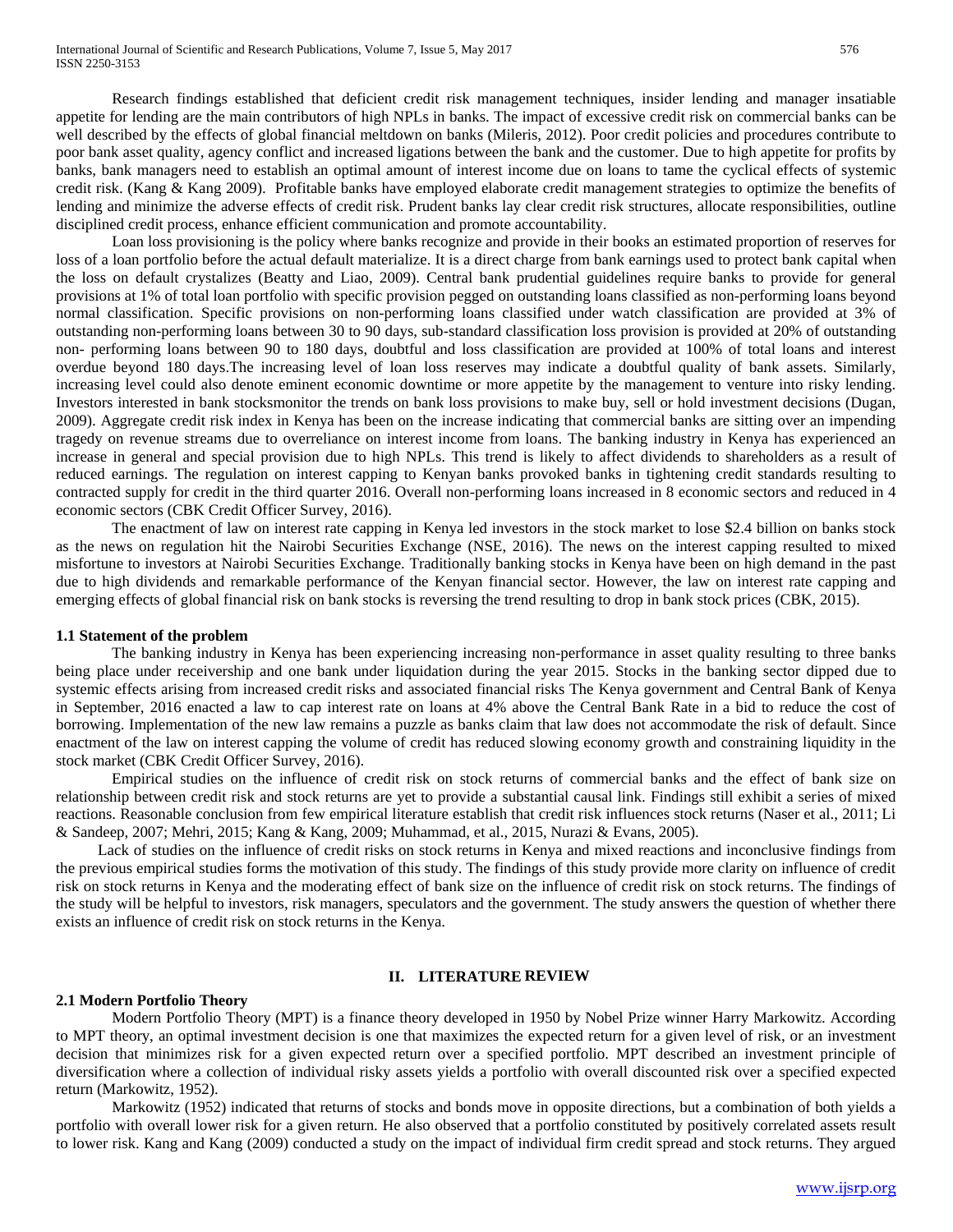that the theoretical puzzle of the higher risk the higher the returns holds only for stable financial periods. The notion of negative effect of on returns due to increased risk applies to periods of financial distress. Banks manager's builds loan portfolio based on different sectors of the economy which constitute an uncorrelated credit risk loan portfolio. This combined diversified risk based on varied sectors yields an overall impact of reduced credit risk due to a loan portfolio. This analogy proves that the MPT theory remains relevant in sustainability and significance of banking to investors and the economy with regards to lending business.

## **2.2 Agency Theory**

This refers to the relationship that exists between firm owner and individuals given authority by the owners of the firm to direct and control the capital and earnings to the owner's benefits and interest. It describes the link between the shareholders and the managers of an entity assuming managers possess professional skills and the do not own shares of the entity (Jensen & Meckling, 1976). Agency conflict is a major contributor of increased credit risk in banking industry. The relationship between credit risk and agency conflict contributed to global financial crisis and the collapse of the investment firms such as Bear Stearns and Lehman brothers. Agency problem can be controlled by large institutions through internal mechanism within firms and market disciple amongst industry players (Donnellan & Rutledge (2016). Bank managers need to control risk on behalf of shareholders. Credit risk forms the most crucial risk in financial institutions and if monitored through internal and external checks it will influence the shareholder value positively.

#### **2.3 Loanable funds Theory**

Loanable fund theory explains the premium charged and the real cost of borrowing. It contends that the cost of credit is determined by the equilibrium of demand and supply of loanable funds. The theory categorizes consumers of credit to be government, consumers, domestic and foreign business while supplies of credit as saving units and banks. It describes determination long term interest under perfect market leaving short term interest rate to be determined by central banks monetary policy (Mc Gibany & Nourzad, 2007). In Kenya, the law on capping of the interest rates on borrowed funds sparked controversy whether cost of loanable fund should be a factor of market forces or government regulation. According to Central Bank of Kenya, the aftermath of interest capping indicated a decline in supply of loanable funds from banks with claim that the capped interest rates does not factor the premium on default risk. This constrained the flow of liquidity in the economy. This stands as a recipe to trigger re-emergence of related financial risk such as liquidity, capitaland market risks (CBK Credit Officer Survey, 2016).

## **2.4 Conceptual Framework**

The conceptual framework describes credit risk as the main independent variable supported by the ratio of non-performing loans and loan loss provision as sub variables. Bank size is the moderator variable in the model while the stock return is the dependent variable.



**Independent Variables Moderating Variable Dependent Variable** 

## **Figure 2.1: Conceptual Framework**

#### **2.4.1 Non Performing Loans**

Non-performing loans (NPLs) refers to the state of loan obligations falling short of contractual provisions in a way that is detrimental to capital and earnings of a financial institution. In line with empirical studies on credit risk, this study measured credit risk as the ratio of non-performing loans to gross loans (Der-Fen, 2005; Kolapo, Ayeni & Oke, 2012; Abu, Sajeda & Mustafa, 2015; Michael, William & Gary, 2001).

#### **2.4.2 Loan Loss Provisions**

Loan loss provision refers to capital, earnings or reserves set aside to safeguard the bank from eventual loss in the event of loan defaults (Floro, 2010). Loan provisions are classified into general and specific provision. General provisioning entails the act of determining the likely amount of loss an aggregate loan portfolio may incur. Specific provisions entail setting aside a proportion of funds from already classified loan portfolio. The ratio of loan loss provisions to gross loans has been used measure credit risk in this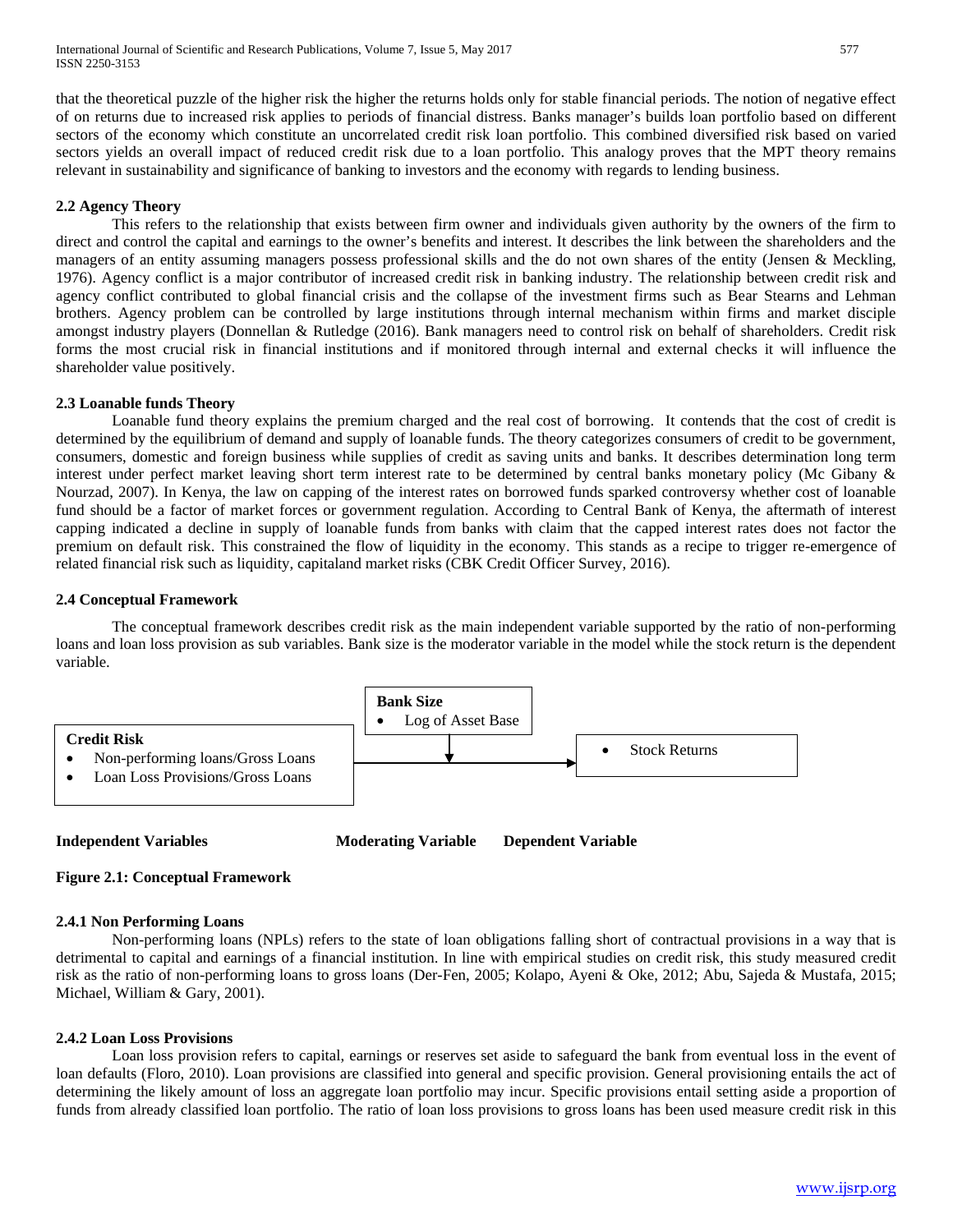study imitating various empirical studies(Der-Fen, 2005; Kolapo, Ayeni & Oke, 2012; Abu, Sajeda & Mustafa, 2015; Michael, William & Gary, 2001; Floro, 2010).

#### **2.4.3 Bank Size.**

Similar to most studies on financial risk and stock returns, this study employed banks size as a moderator variable measured by the log of asset base. Empirical literature denotes that large banks can diversify their asset portfolio resulting to an overall discounted risk exposure compared to smaller banks. The effect of bank size on the influence of credit risk on returns remains is a puzzle as evidenced during the 1997-1998 global financial crisis where large banks were negatively affected by the turmoil compared to small banks. Based on these varied developments in the global financial sector, this study pursued to test the effect of bank size on the influence of credit risk on stock returns for listed banks in Kenya (Sobia et al., 2015; Floro, 2010; Shariat & Khosvari, 2008).

#### **2.4.4 Bank Stock Returns**

Stock return is the change in capital or wealth due to an investment. The changes could occur due to cash flows such as earnings, dividends or interest or due to negative or positive changes in prices (Mehri, 2015). To determine stock returns the study used following formula applied by Purnamasari et al. (2012) and Predescu and Stancu (2011) in calculating the stock returns:

#### **Equation 2.1: Equation Formula on Determination of Stock Returns**

$$
R_{i,t} = \ln\left(\frac{P_t + Div}{P_{t-1}}\right)
$$

Where,  $R_{i,t}$  denote the continuously compounded individual bank stock returns at time t.  $P_t$  is the Stock price at the end of the period,  $P_{t-1}$  is the stock price at the end of the previous period and  $Div$  is the cash dividend received during the period. In this study stock return was computed annually from 2006 to 2015. Logarithmic returns are preferable because they are tractable when handling many sub periods for a long horizon. They are also statistical and conform to normal distribution (Mouna & Anis, 2015).

#### **2.5 Empirical Review**

Naser et al. (2011) conducted an empirical study to establish the effect of credit and exchange risk on stock returns conditional volatility of banks in Australia using asymmetrical and symmetrical GARCH models. The result of the research found out that there exist meaningful association between credit risk and market risk with stock return volatility. The findings of the study also established that financial risk helps to predict a stock return which is helpful to investors and regulators. Felix and Claudine (2008) carried out a study on the relationship between bank performance and credit risk management. They measured credit risk using the ratio of non-performing loans to gross loans. Their study established that the ratio non-performing loan is inversely related to profitability.

Hatfield and Lancaster (2000) examined an empirical paper to find out the stock market response to announcements of loan loss reserve. They investigated a sample of 121 banks relating to loan loss provision announcements between 1983 and1992. Their study established that abnormal stock returns was significantly negative before the event date, but significantly positive after the event but noted that the stock market behavior to loan provisions also depended on loan category and loan period.

Li and Sandeep (2007) conducted an empirical study on loan loss provisions by banks in Hong Kong and Singapore. The study established that unexpected loan loss provisions are positively related with bank stock returns and future cash flows. The study found that and managers use excess profits to build up capital provisions to build appetite of higher credit risk. This signals positive bank performance to investors and possibility of increased interest income on loans due to increased appetite for lending. The relationship between loss provisions and bank returns were found stable and positive outside Asian financial crisis period. This study supported the findings of Kanagaretnam, Lobo, and Mathieu (2004) on earnings management variability an evidence of loan loss provisions.

Domikowsky, Duellman, Bronemann and Pfingsten (2014) examined the pro-cyclicality of loan loss provisioning based on expected loss in Germany. The study established that banks adopta forward looking provisioning mechanism to enable them undertake credit risk in anticipation of higher non-performing loans. Loan loss provisioning was also found to help banks in tax shielding. Proactive loan loss provisions due to cyclical economic tendencies lead to stable incomes during depressed economic times.

Kithinji (2010) conducted a study on credit risk management on profitability of commercial banks in Kenya. The study covered the period 2004 to 2008 focusing on the amount of credit, level of non-performing loans and profitability. The study found that profitability of commercial banks is not influenced by the amount of gross loans and non-preforming loans. The study findings implied that there could other factors that impact on bank profitability. Steiger (2010) examined the influence of stock options and credit risk on stock returns. The study used tradable credit derivatives of credit default swaps and interest rates to measure credit risk. The study established high explanatory power between credit default swaps and stock returns.

Kargi (2011) investigated the effects of credit risk on profitability of Nigerian banks for the period 2004-2008 which was analyzed using regression techniques. The study concluded that increase in loans and advances, deposits and non-performing loans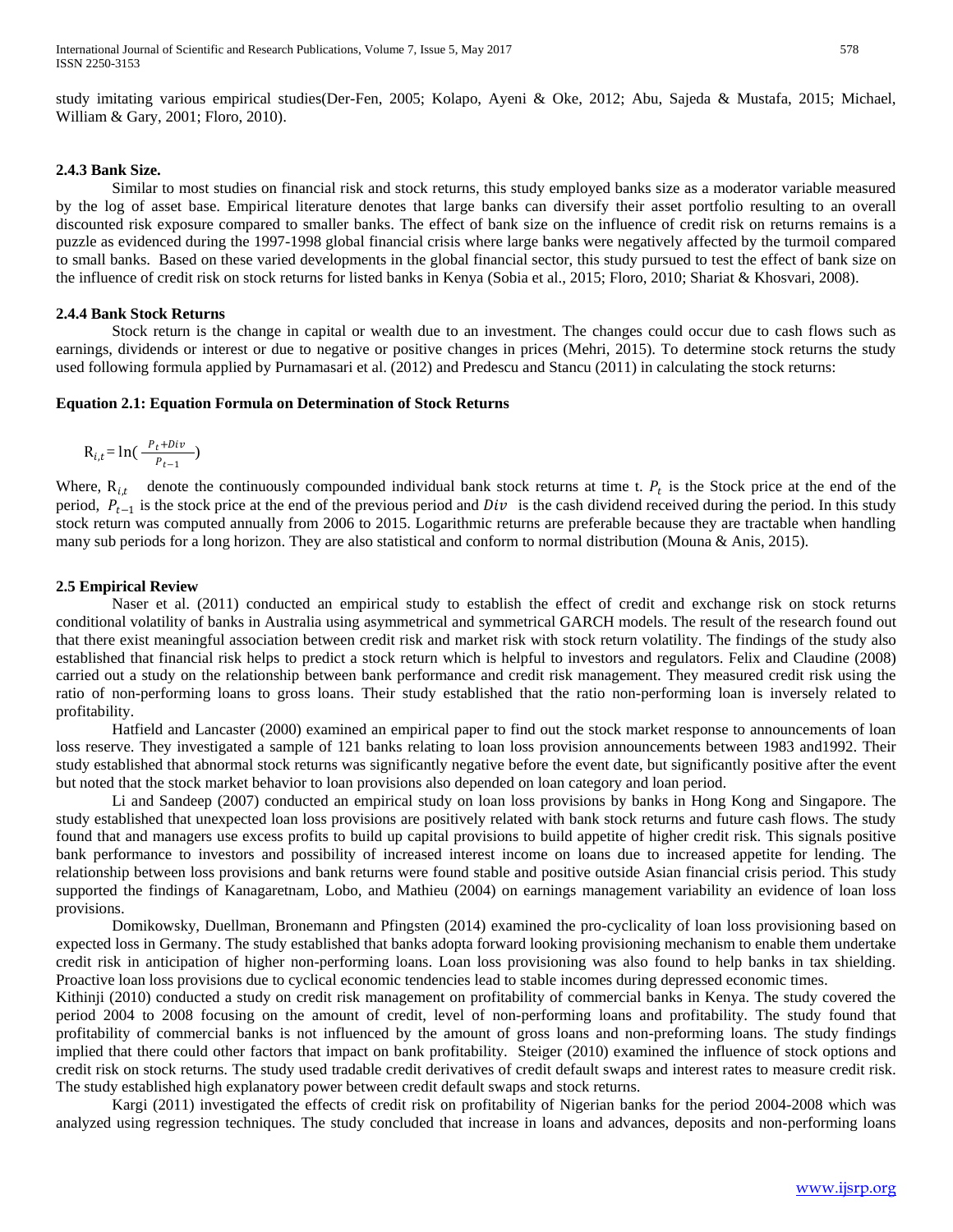exposes banks to distress and illiquidity risk. The ratio of loans to advance and non-performing loans inversely influenced banks profitability. These findings inferred that credit risk management has a significant influence on profitability of Nigerian banks.

Khalid (2012) examined the impact of asset quality on Profitability of Private Banks in India over the period 2006-2011. The study established that asset quality and operating performance are positively correlated. Aghababaei et al. (2013) investigated the effects of credit risk indicators on shareholders' value of commercial banks listed in Tehran Stock Exchange- Iran. The study covered 6 years from 2005 to 2010 and concluded that credit risk indicators have a significance influence on shareholder value.Da Silva (2014) conducted an empirical investigation on the impact of sovereign credit risk measured by credit default swaps on the stock market measured by the stock prices. The objective of the study was to establish the correlation of credit default swap spread and stock prices. Although granger causality assessment indicated a close link between stock markets and severing credit risk; the study conclusion found out that deterioration of sovereign debt quality or increase in credit default swaps does not indicate sensitivity of the stock prices. Findings also indicated that the lead and lag relationship between sovereign debt and stock market are pronounced during stable periods.

Janssen (2012) examined the impact of credit risk on stock returns at the German, French and Dutch stock markets for the period 2004-2012. The objective of the study was to ascertain whether systematic risk embedded on the credit spread affects stock returns. The study found out that there is no significant relationship between excess returns on stocks and credit spreads.

Kang and Kang (2009) conducted a study on the impact of individual firm credit spread and stock returns. They argued that higher risk lead to reduced returns occurs only during periods of financial distress. Otherwise, the Modern Portfolio Theory of the higher risk the higher returns hold for stable financial periods. The study emphasized that the fundamentals of risk and returns tradeoff must apply under perfect market conditions where investors undertaking any incremental risk must compensated with a risk premium.

Lucky and Nwosi (2015) investigated the relationship between asset quality and profitability of quoted commercial banks in Nigeria for the period 1980-2013. The study variables of asset quality and profitability was represented by the CAMELS criteria: Nonperforming loans to total loans, non-performing loans to total customer deposit, loan loss provision to total loans and loan loss provisions to total assets. The study established that non-performing loans to total loans and non-performing loans to customer total deposit had a positive relationship with return on investments. Loan loss provision to total loans and loan loss provisions to total assets had an inverse relationship with return on investments. The study concluded the existence of a significant relationship between the asset quality and profitability of commercial banks.

Million, Matewos and Sujata (2015) investigated the impact of credit risk on profitability of commercial banks in Ethiopia for 12 year period (2003-2004). The study concluded that credit risk indicators: Loan Loss provisions, non-performing loans and capital adequacy have a significant impact on profitability of commercial banks in Ethiopia. Abu et al. (2015) undertook an empirical study to establish how credit risk affects bank profitability in Bangladesh for the period 2003 to 2013. Credit risk was measured using the ratio of Non-Performing Loans to Gross Loans (NPLGL), ratio of loan loss reserve to gross loans (LLRGL), ratio of Loan Loss Reserve to Non-Preforming Loans (LLRNPL) and Capital Adequacy Ratio (CAR). Profitability indicators used included return on asset (ROA) and Return on Equity (ROE). Their findings established a negative significant effect of NPLGL and LLRGL on all profitability parameters and a significant negative effect of CAR on ROE concluding that credit risk affects banking profitability in Bangladesh.

Muhammad, Masdar, Abdul and Zakaria (2015)conducted a study to establish the effect of bank ownership, non-performing loans and loan to deposit ratio. The study determined that given that bank ownership was not significant to bank profitability, risk measures of loan to deposit ratio and non-performing loans directly influenced return on equity and stock price index. Nurazi & Evans (2005) conducted a study to establish the impact of CAMEL ratios on bank stock returns. The study established that Capital Adequacy Ratio positively affect bank stock returns, while the Non-Performing Loans ratio and Loans to Deposit Ratio depict negative association with bank return in Indonesian banking sector.

## **III. METHODOLODY**

The study employed correlational research design to describe the relationships that exist between variables. Target population comprised of all 43 commercial banks licensed by the Central Bank of Kenya as at 31st December 2015 with an accessible population of 11 commercial banks licensed by CBK and listed at Nairobi Securities Exchange.The study assumed purposive sampling technique to come up with a sample that best represent the population (Lavrakas (2008). The sample comprised of 9 commercial banks listed in Nairobi Securities Exchange between years 2006 to 2015. They included Barclay, CFC Stanbic, Diamond Trust, Equity, Housing Finance, Kenya Commercial Bank, National Bank of Kenya, National Industrial Credit Bank (NIC) and Standard Chartered. The study dropped the effects of corporate events such as mergers and acquisitions and rights issues around the announcement dates with an event window of  $\pm 10$  days. This is because corporate events contain temporary effects on stock returns which are not related to financial risk (Shah and Arora, 2014). The study employed annual secondary data for ten years for the period 2006 to 2015. Data from Nairobi securities exchange was used to calculate the stock returns for the listed banks while banking survey manual and financial institution reports were be used to give credit risk indicative ratios. Econometric techniques were used to describe the influence of credit risk on stock returns of commercial banks listed in Kenya. The data was first be subjected to diagnostic test of normality using Jarque-Bera test, Breusch-Godfrey test was used to test autocorrelation between the errors where acceptance of the null hypothesis for zero autocorrelation was deemed appropriate. Stationary test of the time series data was examined through Augmented Dickey Fuller test. R statistical software was applied for regression analysis. T-test was used to administer for significance of the ratio of non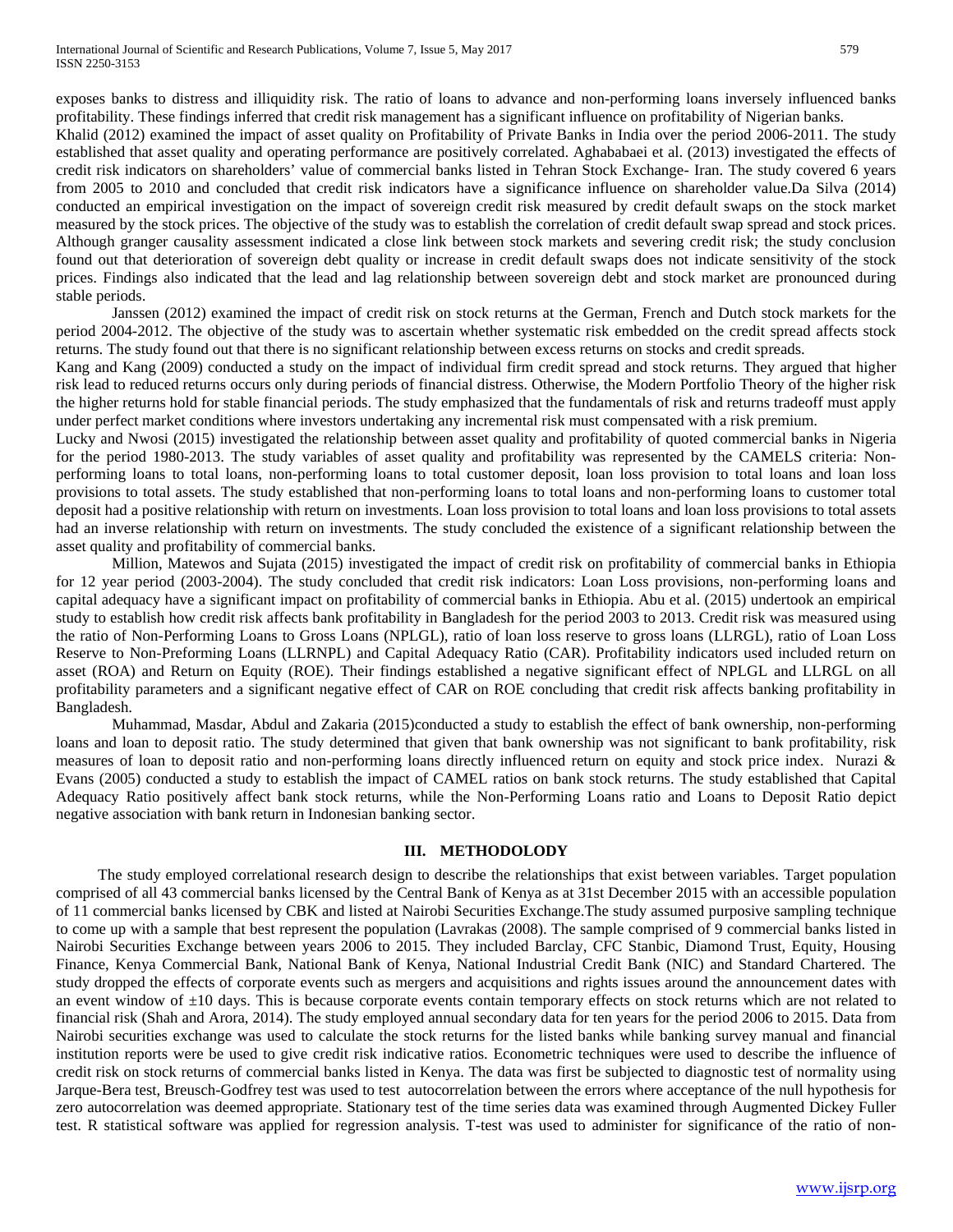performing loans and loan loss provision on stock returns of commercial banks listed in Kenya. The combined significance of sub variables of credit risk was used to determine the overall influence of credit risk on stock returns. The model is as described below

 $R_{it} = \alpha_0 - \beta_1 NPG_{it} + \beta_2 LLG_{it} + \beta_3 BSIZE_{it} + \beta4 (NPG*BSIZE) - \beta5 (LLG*BSIZE) + \epsilon_{it}$ 

Where:  $R_{it}$  = Stock Returns  $NPG = Ratio of Non-Performing Loans to Gross Loans$  $LLG =$ Ratio of Loan Loss Provisions to Gross Loans  $BSIZE$  = Bank Size denoted as log of asset base NPG\*BSIZE = Interaction term between ratio of non-performing loans and bank size denoting moderating effect of the moderator variable LLG\*BSIZE = Interaction term between ratio of loan loss provisions and bank size denoting moderating effect of the moderator variable  $\epsilon$  =Error term and  $\dot{\alpha}$  = constant β=coefficient of independent variables

## **IV. DATA ANALYSIS AND DISCUSSIONS**

## 4.1 **Descriptive Results**

Table 4.1 provide the summary of descriptive statistics of the sample showing mean, standard deviation, minimum, maximum, skewness, kurtosis and Jarque-Bera of the independent variables, moderator variable and the dependent variable. The results show that a 10 years investment in the banking stocks obtained an average stock return of 6.34% with a deviation of 3.52%. The portfolio at risk averaged 6.4% in ten years slightly below the industry bench mark of 7% with a deviation of 3%. Banks cushioned themselves against implications of credit risk during the year 2006 to 2015 by increasing the ratio of loan loss provision to gross loans (LLG) by 5.39% with an average bank size of ksh 14.3 billion (ZS).

**Table 4.1 Descriptive Statistics**

| <b>Descriptives</b> | Rt        | npg    | llg     | <b>ZS</b> |
|---------------------|-----------|--------|---------|-----------|
| Mean                | 0.0634    | 0.0640 | 0.0540  | 14.3824   |
| <b>Median</b>       | 0.1572    | 0.0600 | 0.0378  | 14.4512   |
| <b>Maximum</b>      | 0.4929    | 0.1410 | 0.1669  | 15.1060   |
| <b>Minimum</b>      | $-0.5957$ | 0.0367 | 0.0293  | 13.4810   |
| Std. Dev.           | 0.3520    | 0.0307 | 0.0420  | 0.5359    |
| <b>Skewness</b>     | $-0.6147$ | 1.6298 | 2.1846  | $-0.2838$ |
| <b>Kurtosis</b>     | 2.2231    | 5.0699 | 6.5096  | 1.9374    |
| Jarque-Bera         | 0.8812    | 6.2125 | 13.0867 | 0.6047    |
| <b>Probability</b>  | 0.6436    | 0.0448 | 0.0014  | 0.7391    |
| <b>Observations</b> | 10        | 10     | 10      | 10        |

## **4.2 Diagnostic Test**

Normality Test was examined using Jarque Bera test. The test obtained a p-value of above 5% level of significance of 0.643643 and 0.739093 for stock return and bank size respectively, indicating normal distribution of the variables. The ratio of nonperforming loans and the ratio of loan loss provision held p-values below 5% level of significance of 0.044768 and 0.00144 respectively indicating non-normal distribution of the variable. The study addresses non-normality by the use generalized least square model (GLS). The results of the test are shown in table 4.1. To test for stationarity, the study used Augmented Dickey Fuller test. Results in table 4.2 shows stock returns and the ratio of loan loss provision had ADF t-statistic greater than ADF critical value indicating existence of unit root. We therefore accept null hypothesis that the variables are non-stationary. The ratio of non-performing loans show ADT t-statistic lower than ADF critical value which implied unit root does not exist and therefore we reject null hypothesis and conclude the variable is stationary at order at order 1. Stationarity was determined at a point where t-statistic was lower than the critical value at 5% significance level.

| Table 4.2. ADF Test |                       |     |
|---------------------|-----------------------|-----|
| Variable            | <b>Test at Levels</b> | ADF |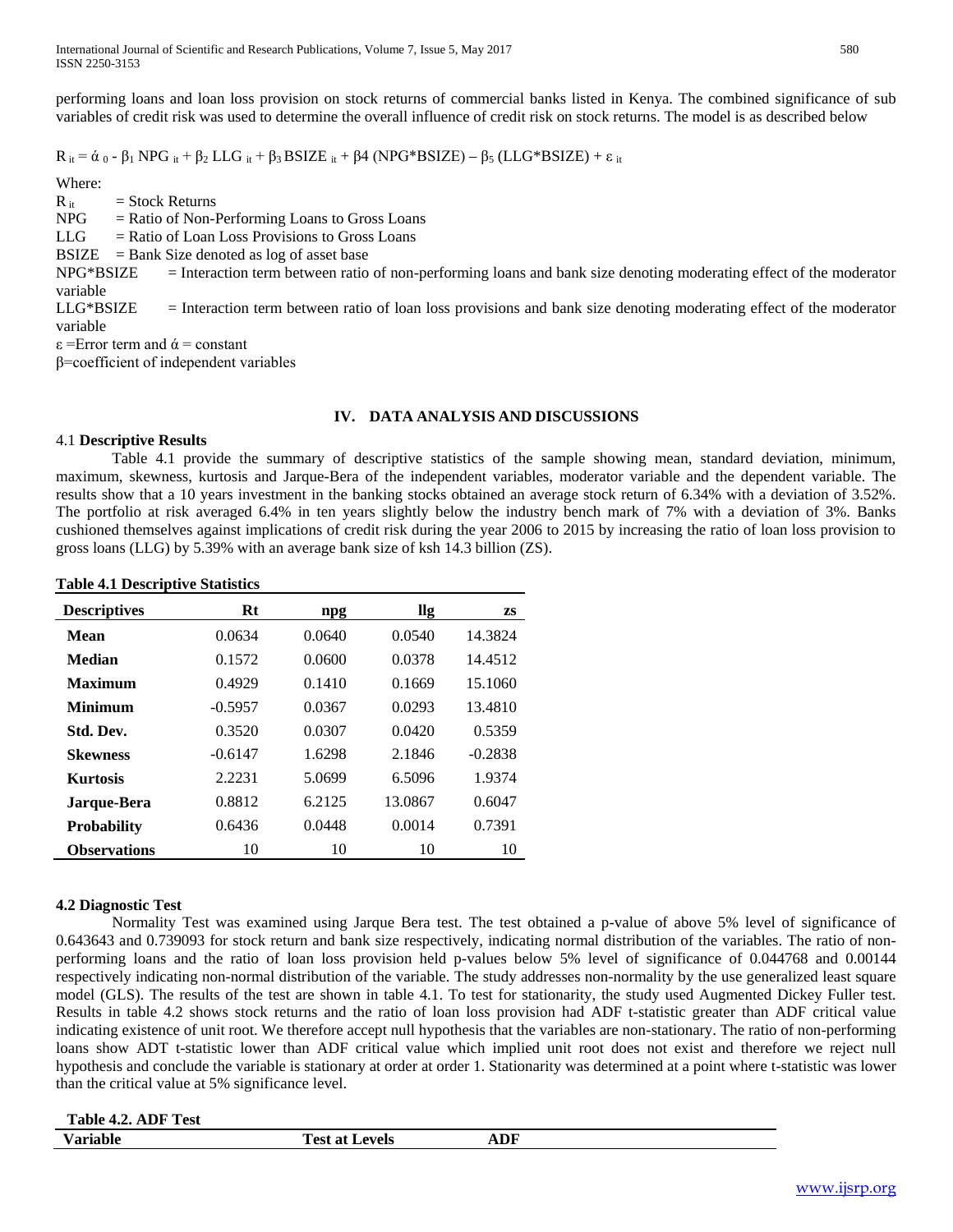|                      |                           |          | <b>Test</b>            |                                |                |
|----------------------|---------------------------|----------|------------------------|--------------------------------|----------------|
|                      |                           | order    | Т-<br><b>Statistic</b> | <b>Critical Value at</b><br>5% | <b>P-Value</b> |
| Returns              | z.lag.1 $\&$<br>Intercept | $\Omega$ | $-3.5048$              | $-1.95$                        | 0.008022       |
| Non-Performing Loans | z.lag.1<br>&Intercept     |          | 0.0636                 | $-1.95$                        | 0.67880        |
| Loan loss Provisions | z.lag. $1 &$<br>Intercept |          | $-3.5347$              | $-1.95$                        | 0.02483        |

Autocorrelation test was done using Breusch Godfrey test. The test was ideal for running autocorrelation test since it accommodates lag of residuals at higher orders compared to Durbin Watson which incorporates lag of residuals only at order 1. Table 4.3 show result of the test with a p-value of 0.2086 which is higher than 0.05 level of significance signifying that we accept the null hypothesis that autocorrelation does not exist.

|                  | Table 4.3 Breusch-Godfrey Test |        |
|------------------|--------------------------------|--------|
| <b>Statistic</b> |                                | 1.5808 |

| 0.2086<br>P-value   |  |
|---------------------|--|
| Statistic<br>1.9000 |  |

Pearson correlation test was done to confirm the degree of multi-collinearity between the variables. Table 4.4 revealed returns to be positively correlated to non-performing loan (npg) and the level of loan loss provision (llg) while bank size (bsize) was found negatively correlated to stock returns. The variables exhibited correlations coefficients of 0.099, 0.185 and -0.090 for npg, llg and bsize on stock returns (Rt) respectively. The test results implied absence of multi-collinearity among selected variables.

## **Table 4.4 Correlations Matrix**

|       | <b>Correlations Parameter</b> | Rt       | npg      | llg      | bsize  |
|-------|-------------------------------|----------|----------|----------|--------|
| Rt    | Pearson Correlation           | 1.000    |          |          |        |
| npg   | Pearson Correlation           | 0.099    | 1.000    |          |        |
| llg   | Pearson Correlation           | 0.185    | 0.957    | 1.000    |        |
| bsize | <b>Pearson Correlation</b>    | $-0.090$ | $-0.717$ | $-0.793$ | 1.000  |
|       | Observations                  | 10.000   | 10.000   | 10.000   | 10.000 |

Lastly, we examined the errors terms for constant variance using Breusch-Pagan test at 5% level of significance. Test results shown in table 4.5 below indicate there was no enough evidence to reject the null hypothesis for presence of constant variance. The test results therefore implied that there was uniform variance in the error terms which is appropriate for the model.

|                  | Table 4.5 Breusch-Pagan Test |  |  |
|------------------|------------------------------|--|--|
| <b>Statistic</b> | 4.4341                       |  |  |
| P-value          | 0.4887                       |  |  |

# **4.3 Regression analysis, hypothesis testing and Discussions**

The hypothesis testing result on the influence of credit risk on stock returns of commercial banks listed at Nairobi Securities Exchange is outlined in table 4.6. The regression was based on generalized least squares fit by maximum likelihood with a correlation structure of ARMA (3, 0) using R software. The model was found significant on all the variables net of the constant. Non-performing loans, loan loss provision and bank size significantly influenced stock returns at a p-value of 0.0136, 0.0279 and 0.0351 respectively at 5% level of significance. The moderator variable of bank size was also found to significant to affect the influence of non-performing loan and loans loss provision on stock returns with a p-value of 0.0149 and 0.0285 respectively.

## **Regression Model**

| --------------<br>Regressing NPG, LLG, BSIZE, NPG *BSIZE, LLG * BSIZE on R <sub>it</sub><br><b>Table 4.6:</b> |                                           |                            |         |         |  |
|---------------------------------------------------------------------------------------------------------------|-------------------------------------------|----------------------------|---------|---------|--|
| <b>Predictors</b>                                                                                             | <b>Dependent Variable : Stock Returns</b> |                            |         |         |  |
|                                                                                                               | <b>Coefficient Value</b>                  | <b>Standard Error(S.E)</b> | t-value | p-value |  |
| npg                                                                                                           | -879.467                                  | 236.1141                   | -3.7248 | 0.0136  |  |
| llg                                                                                                           | 2781.6773                                 | 907.0454                   | 3.06675 | 0.0279  |  |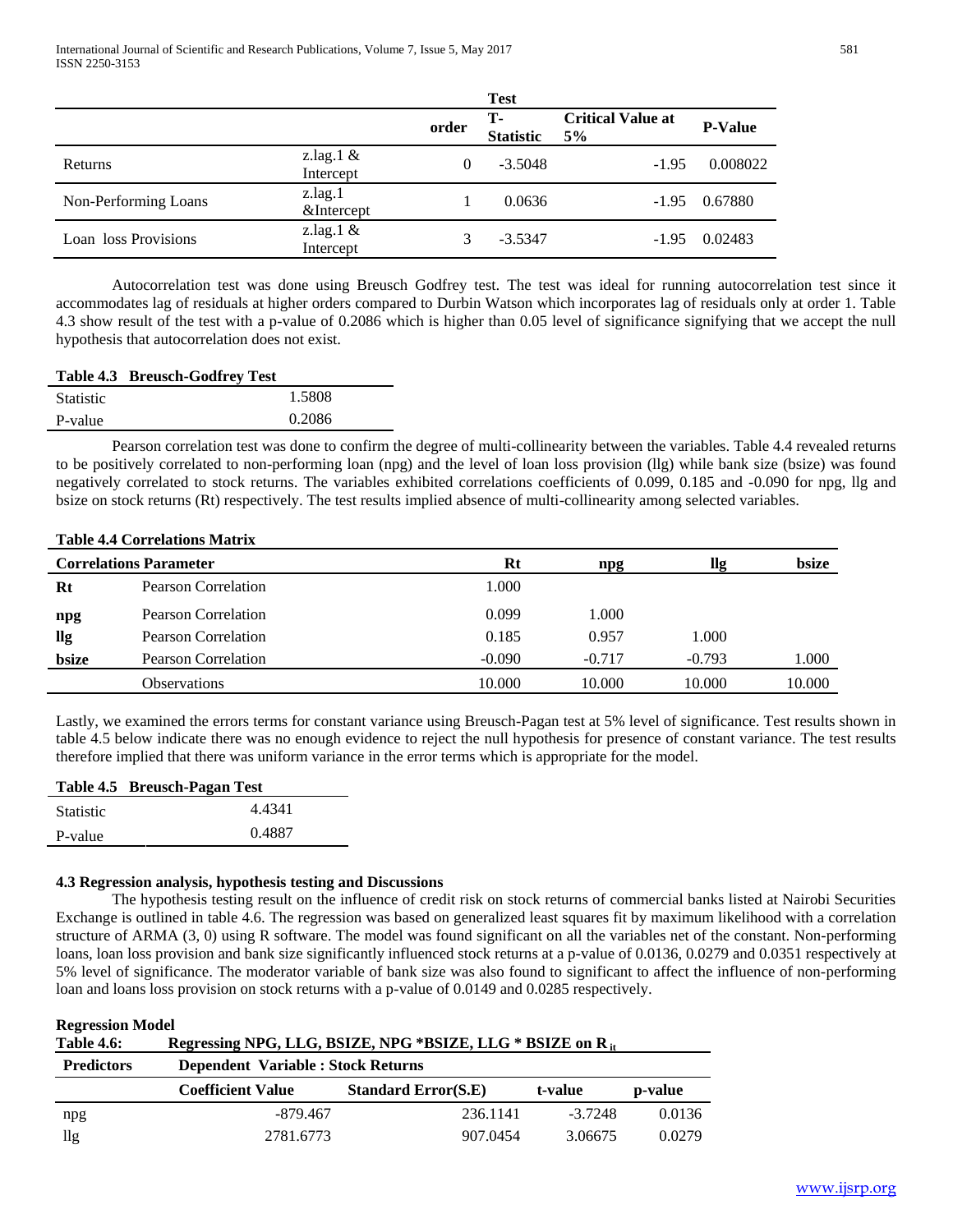International Journal of Scientific and Research Publications, Volume 7, Issue 5, May 2017 582 ISSN 2250-3153

| bsize     | 0.3683      | 0.1284  | 2.86773   | 0.0351 |
|-----------|-------------|---------|-----------|--------|
| npg:bsize | 66.2183     | 18.1926 | 3.63984   | 0.0149 |
| llg:bsize | $-209.5827$ | 68.7706 | $-3.0476$ | 0.0285 |

#### **4.3.1 The influence of non-performing loans ratio on stock returns**

Hypothesis testing results indicated that the ratio of non-performing loans to gross loans negatively and significantly affect stock returns. The results met the expectation of the study and conform to the basics of Modern Portfolio Theory that excessive risk eventually decreases returns on investments. The results were related to Nurazi & Evans (2005), Muhammad, et al (2015), Naser et al. (2011) and Kang & Kang (2009). However, the direction of influence was contrary to the study of Li and Zou (2014) which found credit risk positively related to stock returns while Janssen (2012) found credit risk to be insignificant to stock returns.

#### **4.3.2 The influence of loan loss provisions ratio on stock returns**

Regression result on the influence loan loss provision on stock returns confirmed a positive significant relationship. This result related to the findings of Li and Sandeep (2007), Hatfield and Lancaster (2000), Kanagaretnam, et al (2004) and Domikowsky, et al. (2014). The findings were contrary to observations of Hatfield and Lancaster (2000) who asserted that abnormal stock returns was significantly negative before the event date.

#### **4.3.3 The moderating effect of bank size on the influence of credit risk on stock returns**

Hypothesis testing result on effect of bank size as a control and moderator variable on stock returns revealed a positive and significant relationship. The regression result indicated that bank size bears a significant effect in influencing the effect of credit risk on stock returns. The findings were related to the study of Fafri et al. (2009), El Mehdi (2014). However, the finding contradicted with findings of Aga, et al. (2013) who observed that company size is primary cause of variability on shareholder value.

#### **4.3.4 Influence of credit risk on stock returns**

To determine the influence of credit risk on stock returns, the study through GLS model regressed predictor variables: nonperforming loans (**npg**), loan loss provisions (**llg**) and bank size (bsize) on stock returns **(Rit)**. The study results on table 4.6 indicated all variable were significant on stock returns leading to an overall conclusion of study that credit risk significantly influences stock returns. Coefficients of non-performing loan and moderating factor of bank size and loan provision in the model carried a negative sign while coefficient value of loan loss provisions indicated a positive effect on stock returns. The model coefficient signifies the rate of change of the dependent variable for every 1 unit change on the explanatory variable ceteris paribus. Stock returns **(R it)**) decreases by -879.467 (-) for every increase in 1 unit non-performing loans ratio. Comparable illustrations can be deduced with other coefficient values. The resultant model can hence be stated as:

## **R it = -1 - 879.47 NPG it + 2781.67 LLG it + 0.37BSIZE it + 66.22 (NPG\*BSIZE) – 209.58 (LLG\*BSIZE)**

#### **V. CONCLUSION**

The study concluded that the ratio of non-performing loans to gross loans holds a negative significant effect on stock returns. The results indicated that investors consider non-performing loans a critical source of information in their investment decisions. Banks with high levels non-performing loans are occasioned with reduced profits which affects dividend and demand for stocks at the stock market. Market discipline and disclosure on the state of credit risk in banks enable investors to prospect on buy, sell or hold investment decisions depending with their investment strategies.

The ratio of loan loss reserve to gross loans was concluded to positively influence stock returns. This signifies that banks with high returns provide for more loan loss provisions to enhance a greater appetite for credit risk in future. This is usually a strategy employed by large banks to gain advantage on tax shields. The result shows that investors in the stock market consider high provisions as a safeguard for their investments. High loan reserves act as a cushion for banks venturing into risky lending which translate to high profitability and consequently increased capital gains and dividends.

The study concluded that bank size is a critical factor used by investors when considering the affects credit risk on stock returns. Overall result shows that big banks categorized by the size of assets are able to accommodate a higher risk appetite which comes with higher returns. Investors at Nairobi securities Exchange prefer placing their fortune in large banks because they are resilient to credit risk and other related financial risk. Investment in large banks is found favorable since they diversify their portfolio and therefore reduce their overall risk on investment.

The study concluded that credit risk influences stock returns of commercial banks listed in Kenya. The findings conformed to empirical evidence according to Janssen (2012); Naser et al. (2011) and Domikowsky, et al. (2014). Investors in banking stocks in Kenya consider credit risk a valuable factor in making decision to maximize their investments.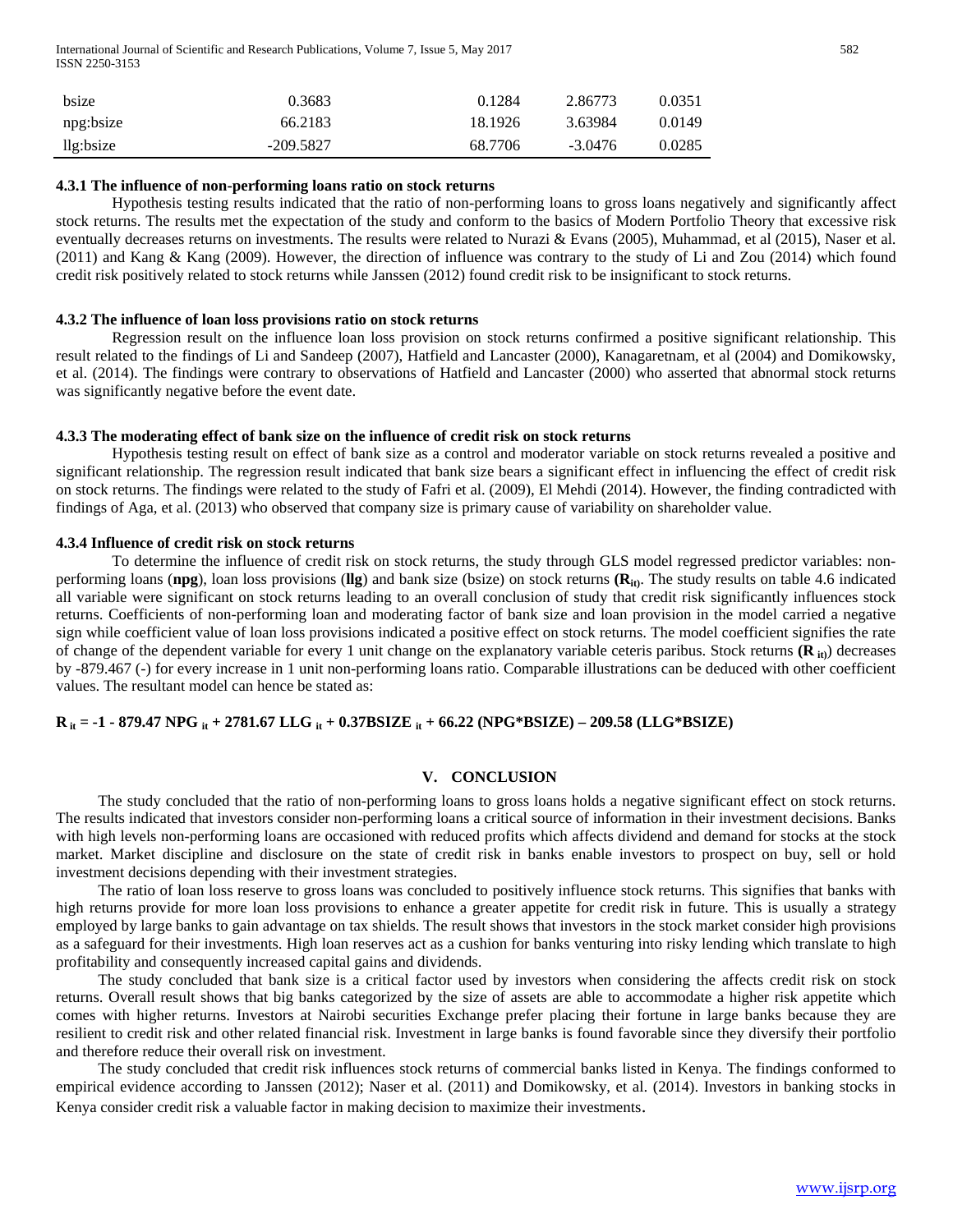#### **1.1 Recommendations**

The following recommendations and policy implications can be deduced. The study shows that the ratio of non-performing loans have a significant effect on stock returns. In light of this conclusion, bank top magament should profile the risk of borrowers and define the optimal level of lending appetite. Central bank of Kenya should undertake to regulate and inspect top loans advanced by banks and established the scope of insider lending. Similarly, Capital market authority should enhance transparency and disclosure policy to safeguard investors with regards to portfolio at risk, ratio of loans to deposit and disclosure on insider lending. Investors need monitor of the the levels of non perfoming loans against reductions in stock returns. Investors should also monitor signals of increasing credit risk to make prompt decision on either sell, buy or hold. On policy implication, central bank of kenya through risk and prudential guidlines could adjust the recommended benchmarck threshhold ratio of loan to deposit, loan size distribition and the ratio of non-performing loans to gross loans.

On second objective, the study concluded that loan loss provisions influences on stock returns. The study recommends, bank managemnet to provide adequate provisons to take care of bad loans without affectng the going concern of the bank. Adequate provisions encourage banks to advance credit to untaped risky segments. Central bank of Kenya need provide an oversight role to ensure banks are complying with regulated standards of general and specific provions, this will enhance investor confidence and increase returns on investments. The study will benefit investors on buy or sell decisions, speculation or hedging options on bank stocks. Based on the findings, Central Bank of Kenya could make adjustment on credit risk capital to cater for counter party risk.

The objective on moderating effect of bank size on the influence of credit risk on stock returns, established that size is a factor of risk. Big banks are tolerant to risk and therefore for large banks, manager should avoid over diversification. Central banks of Kenya to safeguared critical big banks in the economy through constant monitoring. Policy makers through an act of parliament to consider increasing absolute amount of core capital held by bank to safeguard the economy from adverse impact of too big banks to fall.

#### **5.2 Areas for further research**

Due to innovations in global financial enviroment, the measure of credit risk in will keep on changing. In the light of growth of the financial markets in Kenya, the study recommends a further research on influence of credit risk on stock returns measuring the extend of credit risk at derivative market. A study of influence of credit spreads on stock returns can be explorred. A comparative study of credit risk on stock returns between Kenya and other other emerging market could be pursued. Due to recent changes in regulatory framework by the government of Kenya on interest rates caping and percolation law on determination of credit risk in banks, an event estudy can be pursued to further this study. As far as the knowledge of the resercher is concerned, this is a pioneer study in Kenya as previous studies have only foused on the effect of credit risk on financial performance. The study focused on holistic approach on influence credit risk on stock returns on listed commercial banks in Kenya.

#### **REFERENCES**

- [1] Abu, H.N., Sajeda, P., Mustafa, M.C. & Hasanul, M.C. (2015). The Effect of Credit Risk on Banking Profitability: A Case on Bangladesh. *Global Journal of Management and Business Research. Vol 15 Issue 3.*
- [2] Aghababaei, H.R., Ataei, S., & Azizkhani, H. (2013). Effects of Credit Risk Indicators on Shareholders' Market Value of Commercial Banks in IRAN. *International Research Journal of Applied and Basic Sciences, Vol. 6, pp. 1143-1149*
- [3] Bank of International Settlement, (2011). Basel Committee Report on Banking Regulations and Supervisory Services. Basel, Switzerland.
- [4] Beatty, A. and S. Liao (2011). Do delays in expected loss recognition affect banks' willingness to lend? *Journal of Accounting and Economics 52, 1–20.*
- [5] CBK, (2013). Central bank of Kenya, *Prudential Guidelines Report*[. www.central](http://www.central/) bank.go.ke.
- [6] CBK, (2014). Bank Supervision, *Annual Report*. [www.central](http://www.central/) bank.go.ke.
- [7] CBK, (2016). Credit Officer Survey, Quarterly *Report*. [www.central](http://www.central/) bank.go.ke.
- [8] CBK, (2015). Central bank of Kenya, *Annual Report*[. www.central](http://www.central/) bank.go.ke.
- [9] Cheng, F.F., & A. Nasir, (2010). Earning Response Coefficient and the Financial Risk of China Commercial Banks. *International Review of Business Research Papers, Vol. 6. No. 3. Pp 178-188*
- [10] Da Silva, P.P. (2014). Sovereign Credit Risk and Stock Markets- Does the Markets' Dependency Increase with Financial Distress? *International Journal of Financial Studies, Vol. 2, pp 145-167.*
- [11] Der-Fen, H. (2005). The Predictive Power of Capital Adequacy Ratios on Bank Risk. *Journal of Contemporary Accounting, Vol 6, pp,1-22*
- [12] Domikowsky, C., Duellman, K., Bronemann, S., & Pfingsten, A. (2014). Loan Loss Provisioning and Procyclicality from an Expected loss Model. Bundesbank Discussion Paper No 39/2014.
- [13] Donnellan, J.T., & Rutldge, W. (2016). Agency Theory in Banking: Lessons from the 2007-2010 Financial Crisis. *International Journal of Business and Applied Social Science. Vol.2, No.3*
- [14] Dugan, J. (2009). Loan Loss Provisioning and Pro-cyclicality. Remarks by the Comptroller of the Currency before the Institute of International Bankers.
- [15] Felix, A. T., & Claudine, T.N. (2008). *Bank Performance and Credit Risk Management.* Unpublished Masters Dissertation in Finance, University of Skovde.
- [16] Floro, D., (2010). Loan loss Provisioning and Business Cycle: Does Capital Matter. Evidence from Philippine Banks. Economic Research, Bangko Sentro ng Pilipinas.
- [17] Greuning, H.V., & Bratanovic, S.B. (2009). Analyzing Banking Risk: *A Framework of Assessing Corporate Governance and Risk Management, 3rd Edition*. World Bank, Washington, D.C.
- [18] Hatfield, G. and C. Lancaster, (2000). "The Signaling Effects of Bank Loan Loss Reserve Additions," *Journal of Financial and Strategic Decisions, vol. 13, pp. 57–73*.